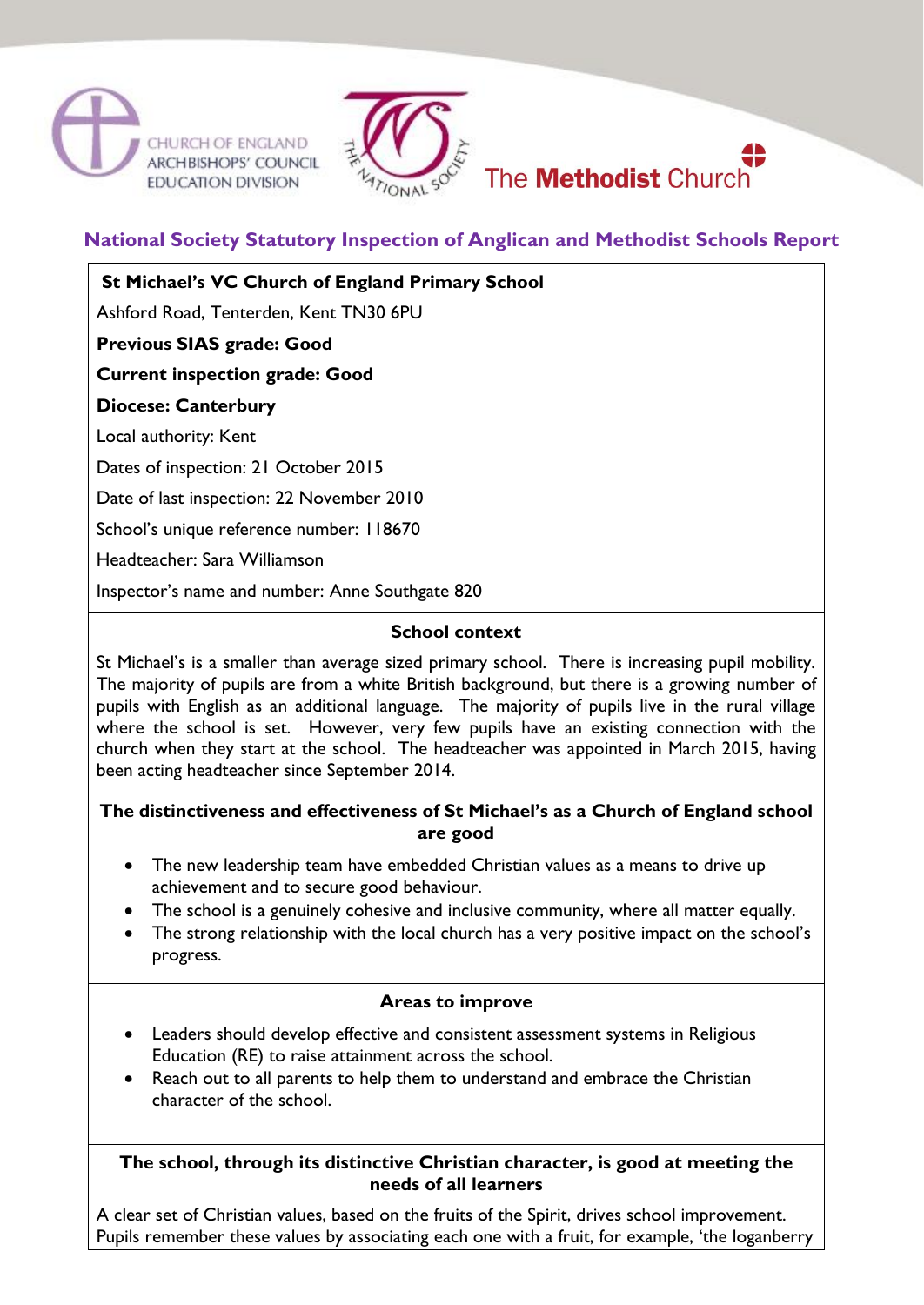of love'. Therefore they are well known by everyone who works in the school. The values are used by pupils, staff and governors to reflect on their daily lives. For example, a pupil used the ideas of God's love and peace to help them to grieve for a family pet. Some parents are highly supportive of the school's Christian foundation, but not all parents understand how the Christian values underpin improvement. There is a genuine sense of the school being a mutually supportive community, where everyone works together to achieve the best for the pupils. Achievement has risen as a result. Pupils generally behave well and they relate this to the Christian values. For example, pupils often remind each other to show self-control and kindness. Pupils accept those who are different from themselves, and there is good care for those who are more vulnerable. This means that the school is a very inclusive community. Exclusion is viewed as a very last resort, and so adults work hard to help pupils put right their mistakes. Displays around the school are a constant, visual reminder of the school's values and these are referred to frequently by both pupils and staff. Pupils are helped to identify which value they need to show to put right disagreements and to solve problems. Pupils reflect on events throughout the day, and sometimes write prayers. These are used as class prayers. In most classes RE makes a strong contribution to the Christian character of the school. As a result, the Christian character contributes well to the spiritual, moral, social and cultural development of pupils.

# **The impact of collective worship on the school community is outstanding**

The whole school community highly values collective worship. All stakeholders are involved, and parents particularly enjoy the opportunity to worship alongside their children. Pupils engage enthusiastically in worship. They have a very good knowledge of the life of Jesus and of Christian beliefs, such as God being Father, Son and Holy Spirit. For example, a Year 2 child explained in detail how God is three in one, using the analogy of the parts of an egg. Worship enables pupils and adults to think deeply and to reflect on the worship theme and on their lives. Worship is the glue that binds this inclusive school community together. Governors are active and effective in supporting school collective worship. Pupils talk about Christian values and beliefs at home, and many encourage their parents to pray with them. A range of leaders from a variety of traditions leads worship throughout the year. Very good use is made of the church and of the school grounds to provide a rich experience of worship. The school community celebrates key Christian festivals, and pupils understand the significance of the colours of the Church's year. Anglican responses, such as, "go in peace to love and serve the Lord", are used. As a result, pupils are very familiar with Anglican traditions. Therefore the school has fully addressed this issue from the last inspection. Monitoring and evaluation of worship have developed considerably, which also addresses an issue from the last inspection. They now lead to improvements, such as increased pupil leadership of worship.

# **The effectiveness of the leadership and management of the school as a church school is good**

There is a shared belief between senior leaders and governors, that developing the Christian character of the school is the key to securing school improvement. The new leadership team have embedded Christian values as the means to drive up standards, and to establish a genuinely caring community. They have developed effective systems to monitor and accelerate the school's progress as a Church school. For example, they now use the school's Christian values to support behaviour management. As a result, achievement has increased, and pupils feel safe and secure at school. The relationship with the local church is a strength of the school. The vicar is very involved in the life of the school. He works with new staff to help them to understand what it means to work in a Church school. The church and school together group (CAST) make clear plans to develop the school's effectiveness further. There is a seamless relationship between the church and the school, with both parties benefitting. The headteacher has strengthened the Christian character of the school, and models Christian leadership for the rest of the staff. She gives priority to Church school development and ensures that staff and governors receive appropriate training and support. Very good progress